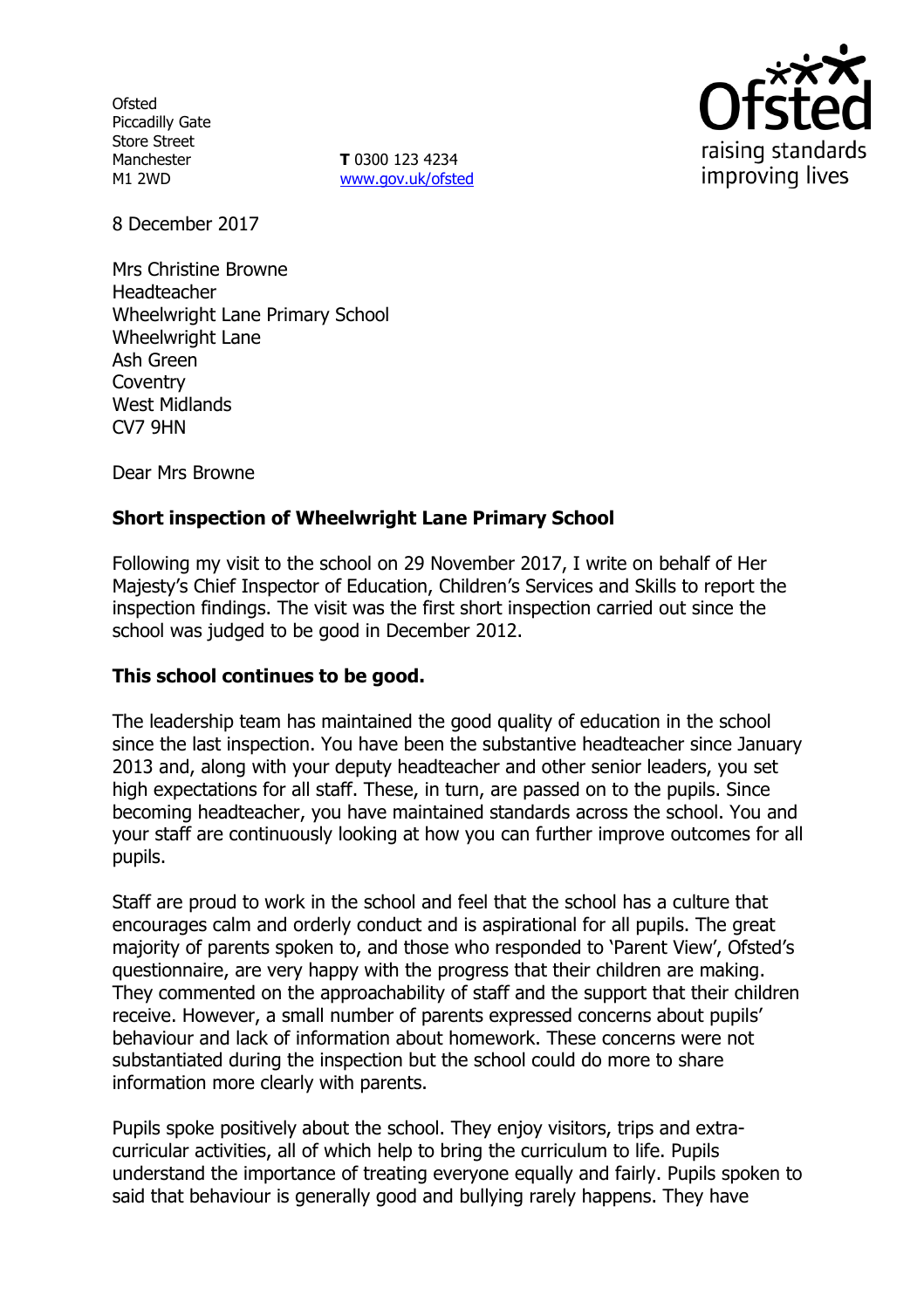confidence that adults will deal quickly with any issues that arise. During the inspection, pupils' behaviour in lessons and around the school was at least good. Responses to the pupil questionnaire show that the great majority of key stage 2 pupils enjoy school and feel that they are encouraged to be independent and to take on responsibilities, such as school council representatives. Older pupils also take on school-wide roles, for example house captains and digital leaders. Pupils are proud of their contribution to school life and these opportunities help to prepare them well for the next stage in their education.

You have successfully addressed the areas for improvement identified at the previous inspection. Outcomes in writing have improved and they are now in line with those seen nationally at the end of key stage 1 and key stage 2. You have set clear expectations relating to the presentation of pupils' work, including handwriting. You have also developed your leadership team so that subject leaders are aware of the quality of teaching in their subject areas. However, while the English and mathematics leaders have a good understanding of the progress pupils make in their subjects, this is not the case across all subjects.

From Nursery through to Year 6, you and your staff make every effort to ensure that pupils achieve well in all aspects of school life, including their spiritual, moral, social and cultural development. You are aware that the make-up of each class is unique and the level of pupils' needs vary. To help address this, you adapt the curriculum as necessary to support individual classes. For example, in a year group with a high percentage of boys, a focus on Guy Fawkes and the Gunpowder Plot greatly engaged their interest. Outcomes across the school are at least in line with those seen nationally, including for those pupils who are disadvantaged. However, disadvantaged pupils do not make as much progress as other pupils and too few reach the higher standards expected for their age. You are aware that this is an area for further improvement.

# **Safeguarding is effective.**

There is an effective culture of safeguarding within the school. You have created a safeguarding team that ensures that the school is a safe environment for pupils. All safeguarding arrangements are fit for purpose. Pupils are well cared for at all times and they know that the adults in school are there to look after them. Pupils said that they are taught how to stay safe, for example when using the internet or through relationships and sexual health education.

All staff have regular and appropriate training to help them understand their responsibilities in keeping pupils safe from harm. Staff are clear about what they should do if they have any safeguarding concerns. You work with a wide range of external agencies and follow up any concerns about pupils' welfare. Governors understand their role in overseeing the effectiveness of safeguarding and monitor the effectiveness of school procedures.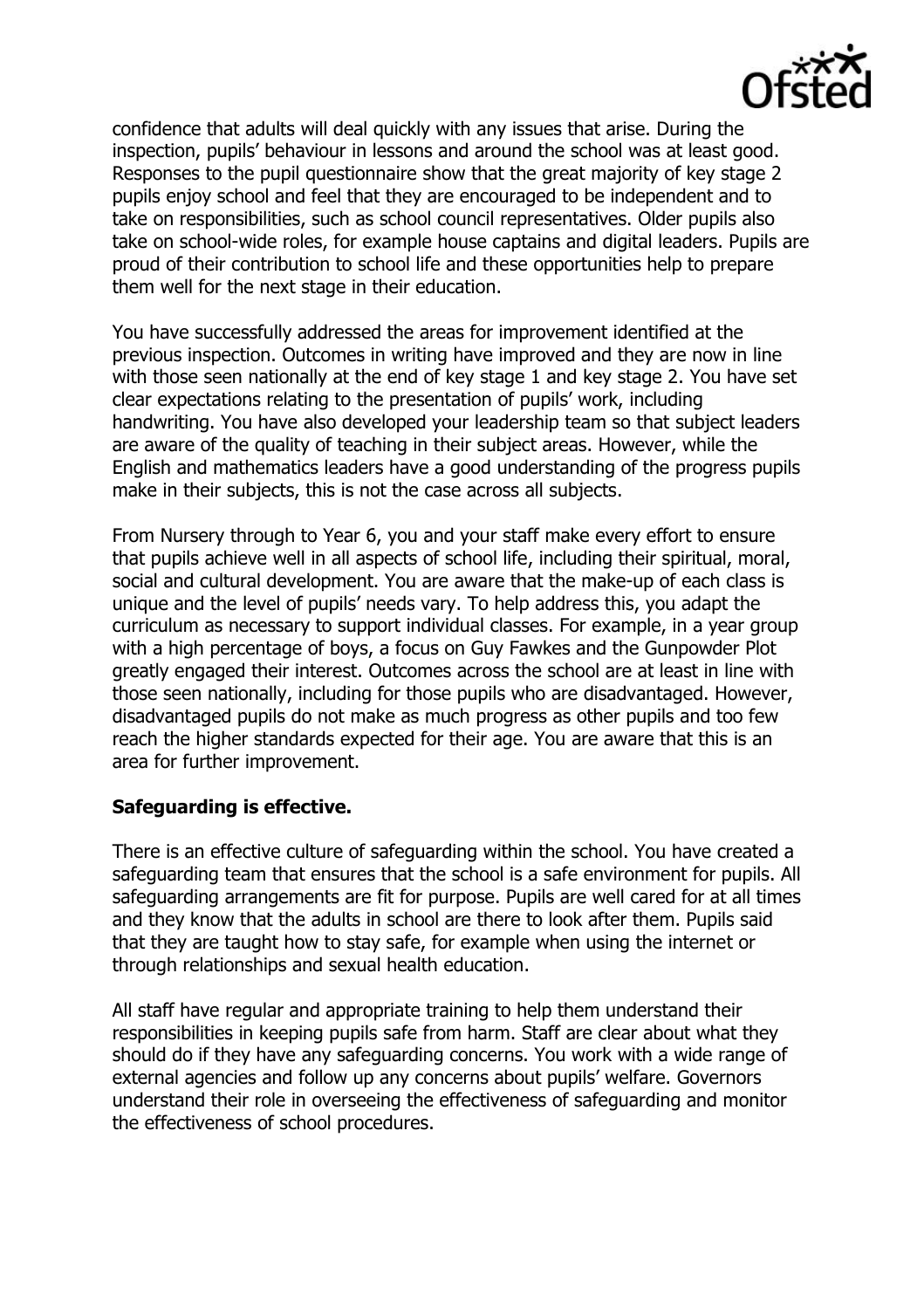

# **Inspection findings**

- Experienced and knowledgeable staff teach phonics and early reading skills effectively. Pupils generally read well and they develop fluency and understanding that are appropriate for their age and ability. Pupils apply their phonics skills successfully to read new and unfamiliar words. Additional support is provided for pupils who do not meet the expected standard in the phonics screening check at the end of Year 1. By the end of Year 2, almost all pupils meet this standard.
- The curriculum is broad and balanced and pupils access a wide range of subjects on a regular basis. Pupils talked animatedly about the different subjects that they study. Art, science and history have a particularly high profile across the school. Each year, all pupils take part in 'film week'. This work is based around a single film extract that provides a whole-school focus and enables pupils from all year groups to write and then share their work with other classes. As a result, pupils are motivated to produce the highest-quality writing that they can. The English and mathematics leaders have a clear understanding of the standards pupils achieve in these subjects and they know which aspects are strong and which require improvement. This is not yet the case with leaders of other curriculum subjects and is an area for development.
- Outcomes in writing have strengthened across the school. Pupils now have regular opportunities to apply their writing skills across a wide range of subjects. For example, during the inspection, different classes were observed writing: a description of a doll to accompany a display in the class 'museum'; a biography of William Owen; and notes to help them write a letter about recycling. Pupils in another class were acting out a scene, including a question and answer session, to support the writing of a diary entry linked to their novel. These opportunities provide the pupils with a context and purpose for writing. Improvements in reading, which have resulted from a focus on developing pupils' stamina for reading and their vocabulary, are also having a positive impact on the quality of pupils' writing.
- In recent years, you have focused on developing pupils' basic calculation skills. These are now strong and contribute to the high standards in mathematics seen across the school. Pupils' books show evidence of increased opportunities for pupils to apply their mathematics knowledge to help them develop their reasoning skills and to solve mathematical problems.
- Across the school, teachers plan lessons that actively engage pupils in their learning. You have effective systems in place to assess and track all pupils' progress in English and mathematics. You and your staff use this information to ensure that planning and the use of any additional resources are closely matched to pupils' specific needs. Leaders and teachers compare samples of work with colleagues both in school and from other schools. This helps everyone to reach a common understanding about the standard and quality of the pupils' work.
- You and your staff recognised that some pupils, especially those who are disadvantaged, were not achieving as well as other pupils in school. You have put in place a range of approaches to support these vulnerable pupils in order to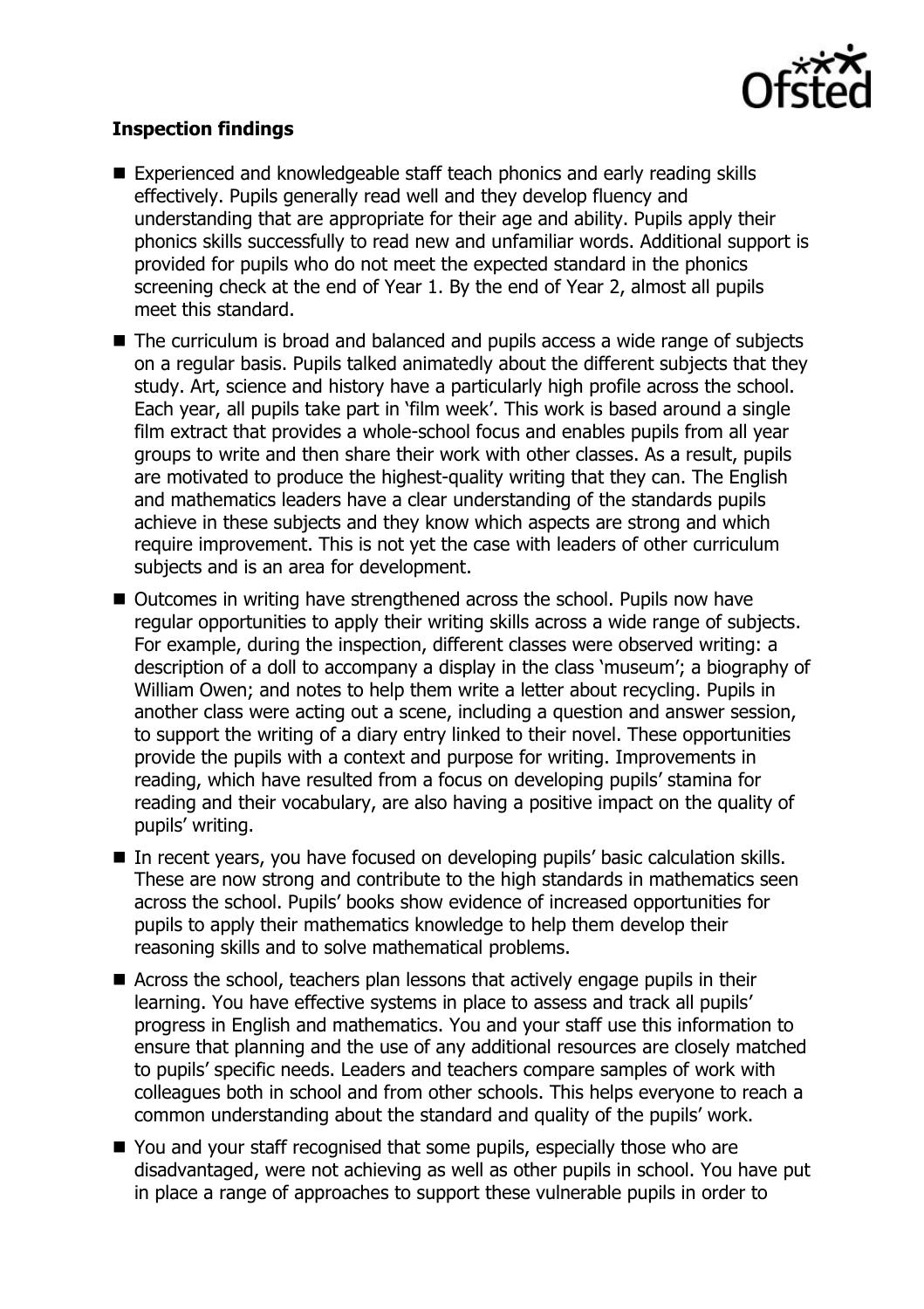

maximise their learning. This includes providing additional support to help meet any social, emotional and mental health needs. This work has had a positive impact on disadvantaged pupils' outcomes. These are now in line with those of other pupils both in school and nationally. However, their progress is not yet as strong as that of other pupils and too few are achieving at the higher standards expected for their age.

- For the last two years, the school has offered nursery provision for three-year olds. Children in both the Nursery and Reception classes make good progress. The curriculum supports all aspects of their development using both the indoor and outdoor learning areas effectively. Children are encouraged to develop their independence and explain their thinking. For example, during the inspection, children in the Nursery excitedly tried out their ideas to stop water leaking from a container. In Reception, children looked at combinations of numbers to explain to 'Muddled Martin', a puppet, why he was wrong in thinking that two odd numbers could not be added together to make 10.
- The great majority of pupils enjoy coming to school and attendance is similar to the national average. The importance of attending regularly, and on time, has a high profile within the school. You track the attendance of individual pupils and contact parents when attendance drops below an acceptable level. The procedures you and your staff follow, including contacting parents on the first day of absence and working with external agencies, help to ensure that pupils are safe and not at risk of going missing from education.

## **Next steps for the school**

Leaders and those responsible for governance should ensure that:

- $\blacksquare$  steps are taken to maximise the progress of disadvantaged pupils, especially those who are most able
- subject leaders have increased opportunities to monitor pupils' progress in developing knowledge, skills and understanding across a wide range of subjects
- communication with parents is strengthened to further support pupils' learning.

I am copying this letter to the chair of the governing body, the regional schools commissioner and the director of children's services for Warwickshire. This letter will be published on the Ofsted website.

Yours sincerely

Catherine Crooks **Her Majesty's Inspector**